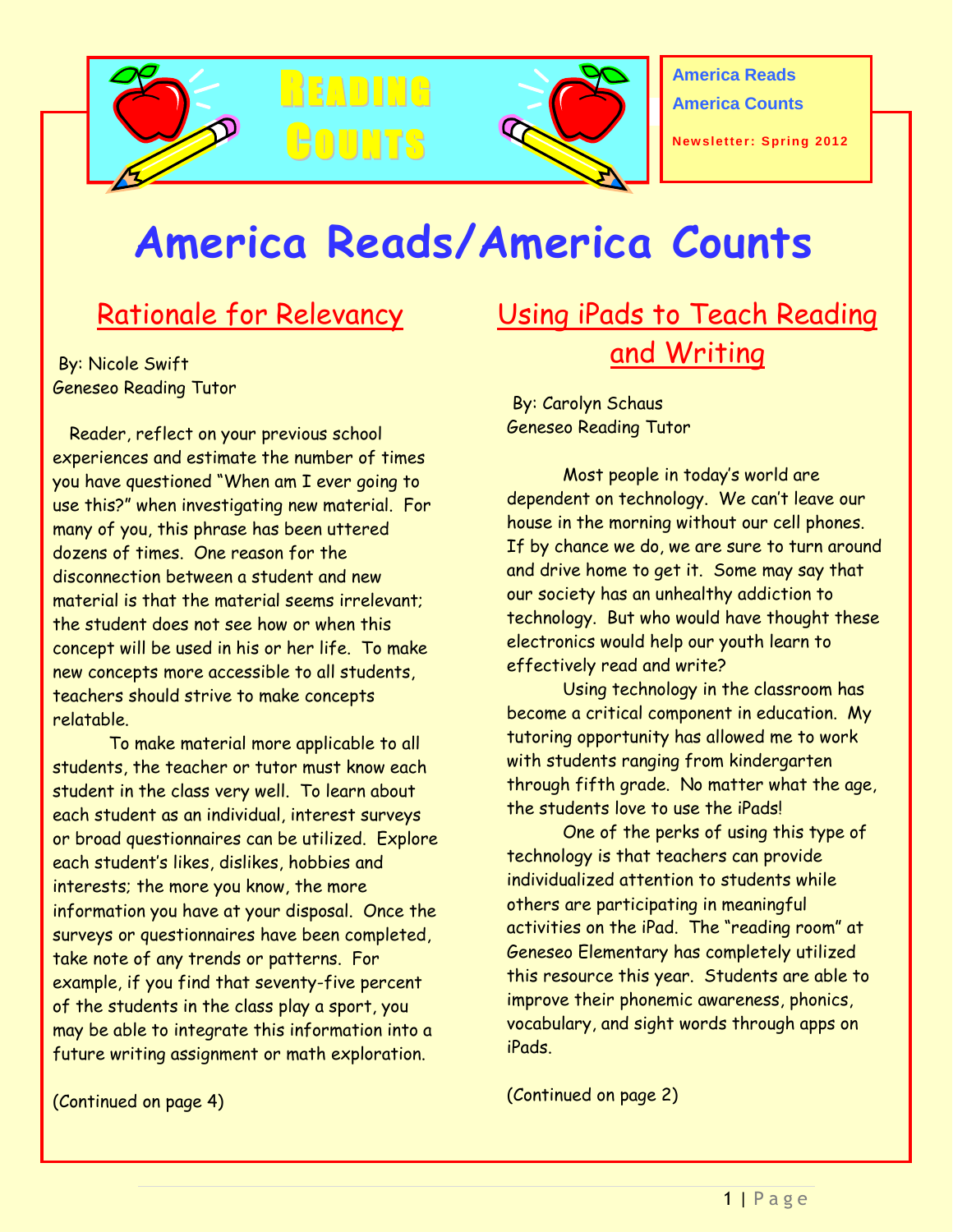#### America Reads & America Counts: Newsletter Continued America Reads & America Counts: Newsletter Continued

### iPads, continued

Below are a few iPad apps that can be used in your classroom!

-**WordMagic:** spelling app that shows kids a picture of an object and gives them some of the letters of the word for it. They have to choose the letters that are missing by touching the screen. Based on each student's ability, they can fill in the beginning, middle or ending sound.

**-abc POCKET PHONICS**: abc Pocket Phonics is designed to help young students with early literacy and penmanship skills. The app focuses on phonics, both the sounds of individual letters and the sounds that are made when certain letters are combined. This makes it a great app for beginning readers! In addition, the letter-writing section visually demonstrates how to write a letter.

**-ABC Phonics Word Family:** This app uses the Montessori method for children to practice their phonics and spelling. It will help students to develop their skills in listening, learning, spelling and pronunciation of words. In this app, students will begin to recognize common word patterns and work with initial, middle and ending sounds.

**-iAnagram:** This app can be used for students of all ages. Letters that spell vocabulary words are scattered on a piece of paper. Students need to arrange the letters to correctly spell the words. This is a great app because students can explore what letters sound like in different situations.





### T Great Math Tool for Tutors

Try "Pizza Fraction Fun". I used this math game in my classroom to help four of my students who were struggling with math, specifically fractions. This game was great because you could use the pieces as manipulatives when teaching how to add and subtract fractions, and then use them for the game after. The visual really help the students understand the idea of parts of a whole, and the pizza game was a great motivation for the students to get through the lesson. Having the game available for choice time also creates an opportunity for the students to practice their skills throughout the year!

- Jordan Monteleone, Tutor at Geneseo Central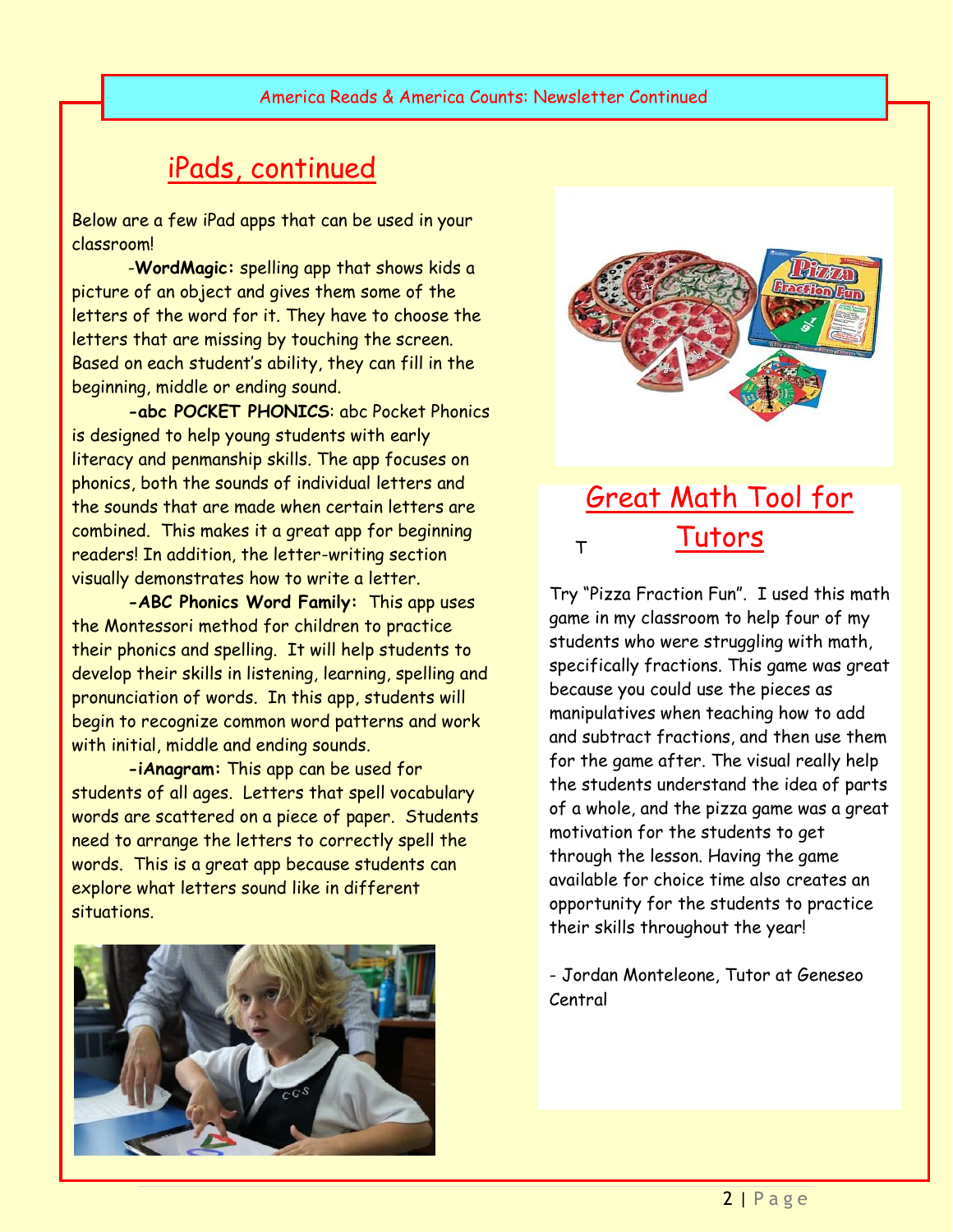### Multisensory Learning

By Mariah Marienfeld Geneseo Reading tutor

We have all heard how people learn best by doing. When you explore a new concept with the use of hands-on materials, you are better able to grasp a full understanding of that concept. For students with disabilities, multisensory learning is critical. Many students with disabilities learn best when they are presented with new material in a variety of ways. They can try their hand at various strategies, and see which works best for them. During my time in a self-contained 8:1:1 classroom for students in grades K-2, I saw multisensory learning being implemented on a daily basis. Here are a few multisensory activities and programs used in my classroom:

**Lily Pads**: a large sheet of blue paper becomes the "river" that students have to get across. On green paper cutouts of lily pads, write the numbers the students are learning. [The students in my class were working on counting by 5s, 10s, and 20s. So when the students practice counting by 5s, the lily pads are labeled 5, 10, 15, 20, 25 ….] Place the lily pads on the river, and have students hop to each one in order, counting as they hop. This strategy is great because while students are learning the numbers through repetition, seeing visual representations of the numbers, and hearing them as they say them aloud.

**Hand-Clapping Game:** This is very similar to the Lily Pad game, but students clap each time the numbers are said. Students are put in pairs, either with another student or with the teacher. They start with the first number, and clap their hands with their partner's hands as the two say the number aloud (5.) Then both partners clap their own hands together, saying nothing. The partners clap their hands together again, and say the second number (10.) Repeat these steps for as long as necessary.

**Starfall:** Starfall is a website that teachers can subscribe to, that offers over 120 different educational games. The target age group is preschool through second grade, special education students, homeschool students, and English Language Learners. Students can practice number identification, math problems, phonics, calendar skills, shapes and colors, and even read books and sing songs. Starfall is intended for use on the SMARTboard, meaning that when student tap and drag numbers and letters, they are truly interacting with the game. Starfall uses a multitude of colors, melodies, and interactive characters to keep the games exciting for students. Visit starfall.com for more details.



Continued on page 4